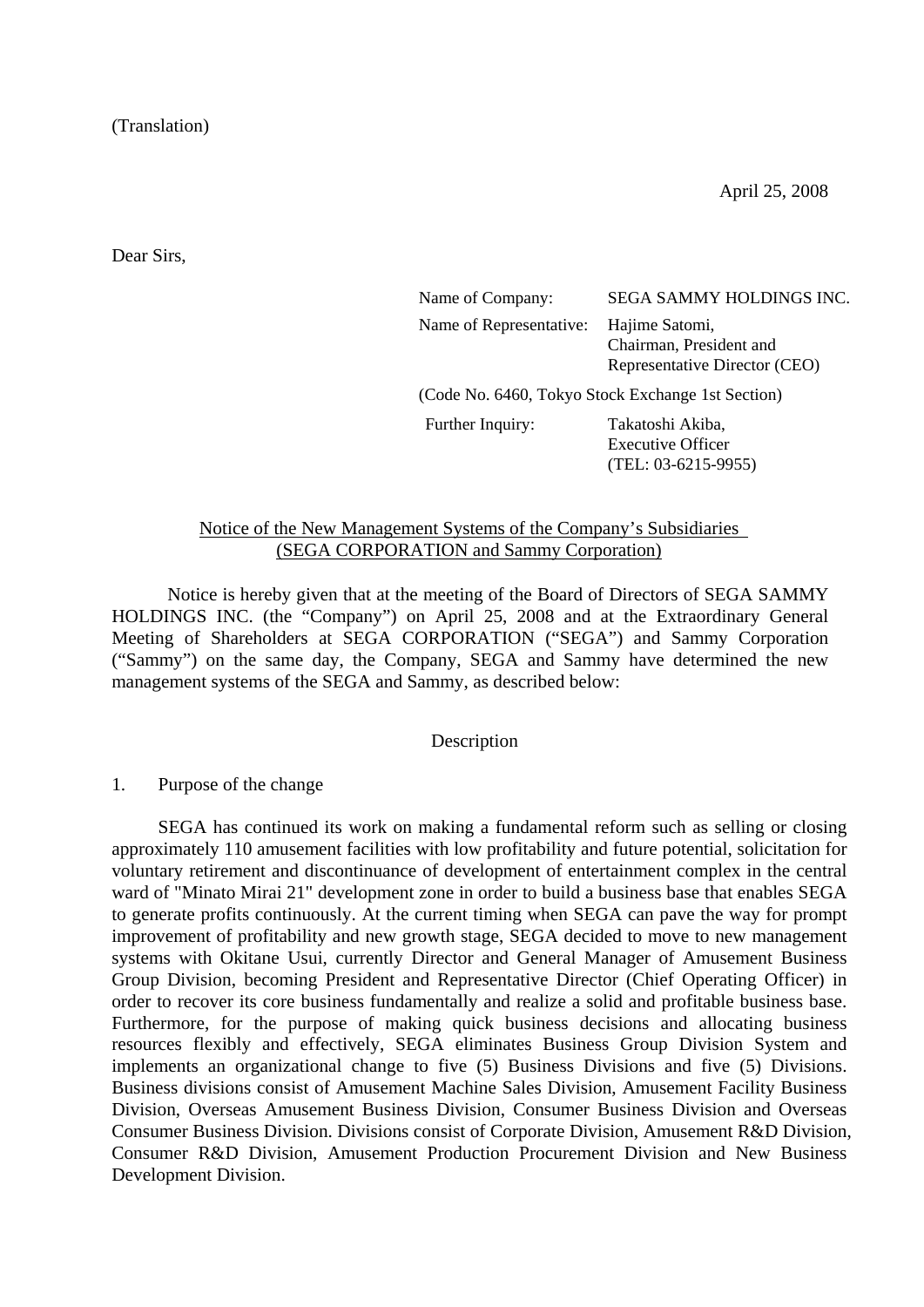Sammy regards the pachinko business as a key business for medium- and long-term business growth and has continued its work on strengthening the development capability while we are facing sagging pachislot market negatively affected by the revision of regulation. In order for Sega Sammy Group to grow continuously, it is essential to improve profitability of the pachinko pachislot business with Sammy at the core. Hence, Keishi Nakayama, who is currently Executive Vice President, Representative Director of the Company, will become President, Representative Director (Chief Operating Officer) of Sammy and force through fundamental business reforms at Sammy drastically.

 Hajime Satomi, Chairman, President and Representative Director (Chief Executive Officer), will continue to be CEO of both SEGA and Sammy and work on improving profitability of the Company's group with Usui, new COO of SEGA, and Nakayama, new COO of Sammy, from the viewpoint of overall group managements.

 The company is going to publicize the new management system of the Company at the same time of announcement of financial statements for the year ended March 31, 2008 scheduled on May 13, 2008.

#### 2. Personnel change (as of May 1, 2008)

#### SEGA CORPORATION

①Directors and Corporate Auditors

| <b>New Title</b>                                                                                                                             | <b>Name</b>        | <b>Former Title</b>                                                                                                  |
|----------------------------------------------------------------------------------------------------------------------------------------------|--------------------|----------------------------------------------------------------------------------------------------------------------|
| Chairman, Representative Director<br>and Chief Executive Officer                                                                             | Hajime Satomi      | President, Representative Director,<br>Chief Executive Officer and Chief<br><b>Operating Officer</b>                 |
| President, Representative Director<br>and Chief Operating Officer                                                                            | Okitane Usui       | Director<br>(General Manager of Amusement<br>Business Group Div. and AM New<br><b>Business Development Division)</b> |
| Director                                                                                                                                     | Hisao Oguchi       | <b>Representative Director</b>                                                                                       |
| Director<br>(Amusement Facility Business Div.)                                                                                               | Katsuya Kondo      | Director<br>(General Manager of Amusement<br>Facilities Business Div.)                                               |
| Director<br>(New Business Development Div.)                                                                                                  | <b>Yasuo Tazoe</b> | Director<br>(General Manger of MMPJ Business<br>Department, Amusement Business<br>Group Div.)                        |
| Director<br>(General Manager of Domestic<br>Consumer Business Div., Overseas<br>Consumer Business Div., Overseas<br>Amusement Business Div.) | Masanao Maeda      | Director<br>(Deputy General Manager of<br>Consumer Business Group Div.)                                              |
| Director<br>(General Manager of Corporate)<br>Div.)                                                                                          | Akira Sugano       | Director<br>(General Manager of President<br>Office, Corporate Group Div.)                                           |
| Director<br>(General Manager of New Business)                                                                                                | Koichi Fukazawa    | Director<br>(General Manager of Amusement                                                                            |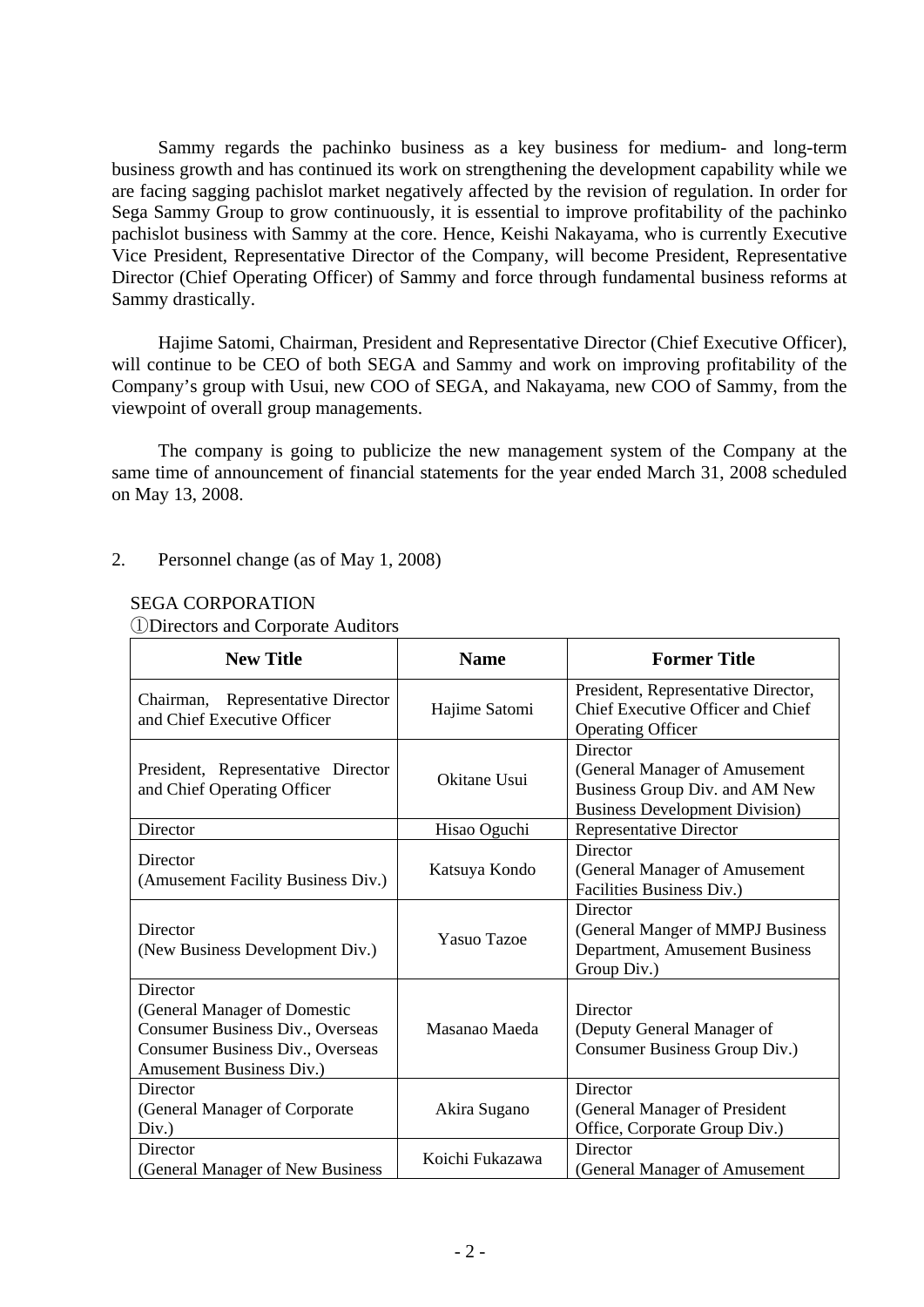| <b>New Title</b>                  | <b>Name</b>      | <b>Former Title</b>               |
|-----------------------------------|------------------|-----------------------------------|
| Development Div.)                 |                  | Planning Div., Amusement Group    |
|                                   |                  | Div.)                             |
| Director                          |                  | <b>Senior Executive Officer</b>   |
| (General Manager of Overseas      |                  | (General Manager of Overseas      |
| Consumer Business Div.,           |                  | Consumer Business Div.,           |
| CEO, SEGA Holdings U.S.A., Inc.,  | Naoya Tsurumi    | CEO, SEGA Holdings U.S.A., Inc.,  |
| CEO, SEGA Europe LTD. and         |                  | CEO, SEGA Europe LTD. and CEO,    |
| CEO, SEGA of America, Inc.)       |                  | SEGA of America, Inc.)            |
|                                   |                  | Director                          |
|                                   | Hideki Okamura   | (General Manager of Consumer      |
| Director (Part-time)              |                  | Business Group Div. and Character |
|                                   |                  | Business & Licensing Department)  |
| <b>Standing Corporate Auditor</b> | Hisashi Miyazaki | <b>Standing Corporate Auditor</b> |
| Corporate Auditor                 | Mineo Enomoto    | Corporate Auditor                 |
| Corporate Auditor                 | Shunichi Shimizu | Corporate Auditor                 |

## ②Executive Officers

| <b>New Title</b>                                                                                                                                                                          | <b>Name</b>       | <b>Former Title</b>                                                                                                                                                                             |
|-------------------------------------------------------------------------------------------------------------------------------------------------------------------------------------------|-------------------|-------------------------------------------------------------------------------------------------------------------------------------------------------------------------------------------------|
| Executive Officer<br>(Deputy General Manager of<br><b>Amusement Facilities Business</b><br>Div.)                                                                                          | Toshiya Tabata    | <b>Executive Officer</b><br>(Deputy General Manager of<br>Amusement Facilities Business Div.)                                                                                                   |
| <b>Executive Officer</b><br>(General Manager of Amusement<br>R&D Div.)                                                                                                                    | Yukio Sugino      | <b>Executive Officer</b><br>(General Manager of Amusement<br>R&D Div.)                                                                                                                          |
| <b>Executive Officer</b><br>(General Manager of Amusement<br>Machines Sales Div.)                                                                                                         | Sigeru Yamashita  | <b>Executive Officer</b><br>(General Manager of Amusement<br>Machines Sales Div.)                                                                                                               |
| <b>Executive Officer</b><br>(General Manager of Consumer<br>R&D Div.)                                                                                                                     | Hiroyuki Miyazaki | <b>Executive Officer</b><br>(General Manager)<br>of Consumer<br>Business Div.)                                                                                                                  |
| <b>Executive Officer</b><br>(General Manager of ALL.Net<br>Development and Strategy<br>Department, Amusement R&D<br>Div.)                                                                 | Hiroshi Yagi      | <b>Executive Officer</b><br>(General Manager of ALL.Net<br>Development and Strategy<br>Department, Amusement R&D Div.)                                                                          |
| <b>Executive Officer</b><br>(General Manager of General<br>Affairs, Legal Affaires, Intellectual<br>Property and Operation<br><b>Improvement Promotion</b><br>Department, Corporate Div.) | Hiroyuki Soga     | <b>Executive Officer</b><br>(General Manager of General<br>Affairs, Legal Affaires, Intellectual<br>Property and Operation<br><b>Improvement Promotion</b><br>Department, Corporate Group Div.) |
| <b>Executive Officer</b><br>(General Manager of Production<br>Procurement Div., Amusement<br>Business Div.)                                                                               | Kunihiko Watanabe | <b>Executive Officer</b><br>(General Manager of Production<br>Procurement Div., Amusement<br>Business Group Div.)                                                                               |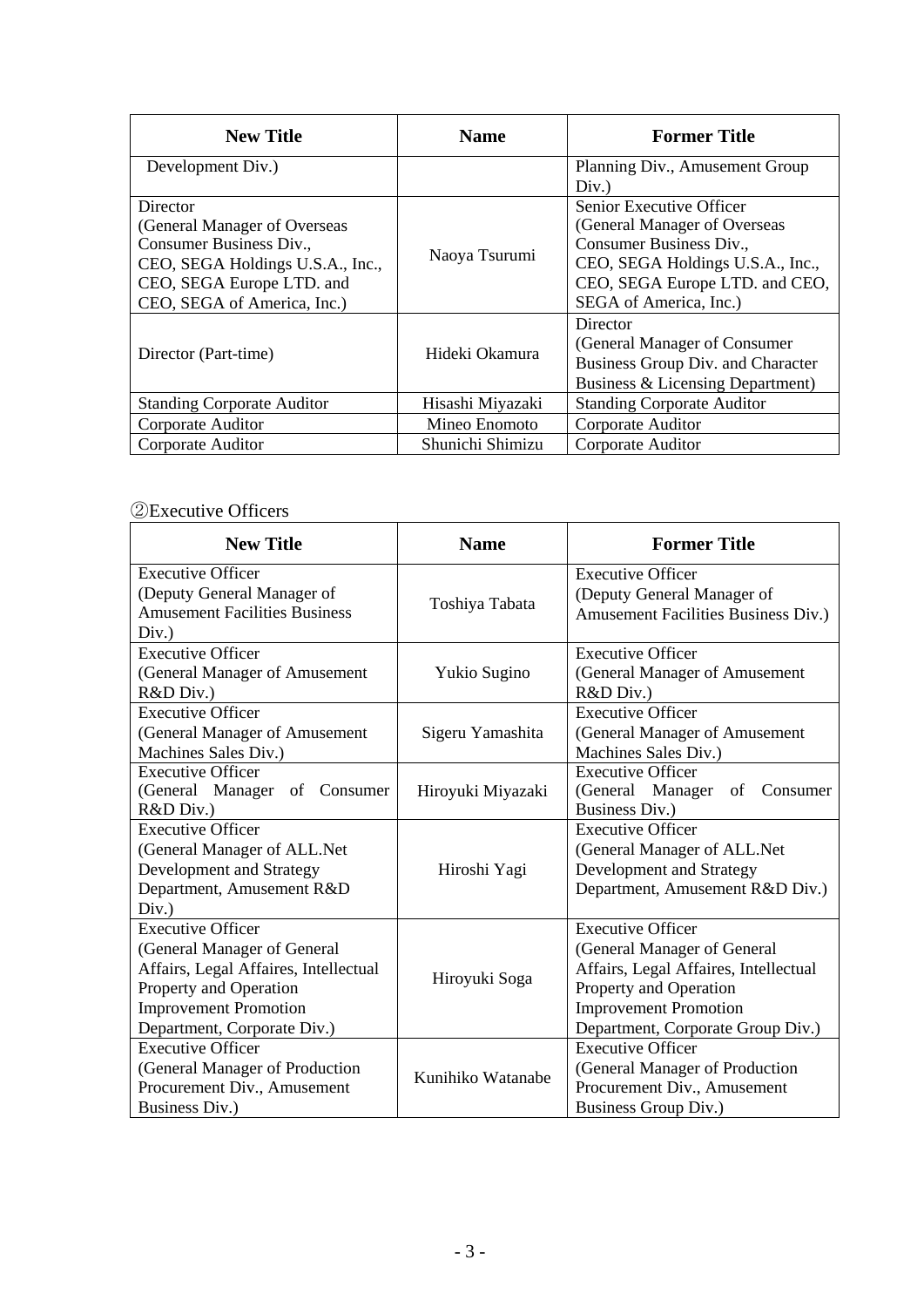| <b>New Title</b>                                                                             | <b>Name</b>       | <b>Former Title</b>                                                                          |
|----------------------------------------------------------------------------------------------|-------------------|----------------------------------------------------------------------------------------------|
| R&D CO<br>(General Manager of Family<br>Entertainment R&D Department,<br>Amusement R&D Div.) | Hiroshi Uemura    | R&D CO<br>(General Manager of Family<br>Entertainment R&D Department,<br>Amusement R&D Div.) |
| $R&D$ CO<br>(Deputy General Manager of<br>Consumer R&D Div.)                                 | Toshihiro Nagoshi | $R&D$ CO<br>(Deputy General Manager of<br>Consumer R&D Group, Consumer<br>Business Div.)     |
| $R&D$ CO<br>(General Manager of AM Software)<br>R&D Department, Amusement<br>R&D Div.)       | Hiroshi Kataoka   | $R\&D$ CO<br>(General Manager of AM Software<br>R&D Group, Amusement R&D<br>Div.)            |
| $R&D$ CO<br>(General Manager of, AE R&D<br>Div., Amusement R&D Div.)                         | Masao Yoshimoto   | $R&D$ CO<br>(General Manager of, AE R&D Div.,<br>Amusement R&D Div.)                         |
| $R&D$ CO<br>(Deputy General Manager of<br>Consumer Business Div.)                            | Takayuki Kawagoe  | $R&D$ CO<br>(General Manager of Consumer<br>R&D Group, Consumer Business<br>Div.)            |
| R&D CO<br>(General Manager of AM Plus R&D<br>Div., Amusement R&D Div.)                       | Yu Suzuki         | $R&D$ CO<br>(General Manager of AM Plus R&D)<br>Div., Amusement R&D Div.)                    |

## Sammy Corporation

| <b>New Title</b>                                                   | <b>Name</b>     | <b>Former Title</b>                                               |
|--------------------------------------------------------------------|-----------------|-------------------------------------------------------------------|
| Chairman, Representative Director<br>and Chief Executive Officer   | Hajime Satomi   | Chairman, Representative Director<br>and Chief Executive Officer  |
| President, Representative Director<br>and Chief Operating Officer  | Keishi Nakayama | Director                                                          |
| <b>Executive Vice President,</b><br><b>Representative Director</b> | Toru Katamoto   | President, Representative Director<br>and Chief Operating Officer |
| Director                                                           |                 | Director                                                          |
| (General Manager of President                                      | Hideo Yoshizawa | (General Manager of President                                     |
| Office)                                                            |                 | Office)                                                           |
| Director                                                           |                 | Director                                                          |
| (General Manager of R&D Group                                      | Norio Uchida    | (General Manager of R&D Group)                                    |
| Div. and General Manger of SC                                      |                 | Div. and General Manger of SC                                     |
| R&D Div.)                                                          |                 | R&D Div.)                                                         |
| Director                                                           |                 | Director                                                          |
| (General Manager of Marketing                                      | Yuichi Amari    | (General Manager of Marketing Div.                                |
| Div. and Hall Total Service Sales                                  |                 | and Hall Total Service Sales Div.)                                |
| Div.)                                                              |                 |                                                                   |
| Director                                                           | Hisao Oguchi    | [Newly elected]                                                   |
| [Retired]                                                          | Tadashi Ishida  | Director                                                          |
| <b>Standing Corporate Auditor</b>                                  | Kazuo Hirakawa  | <b>Standing Corporate Auditor</b>                                 |
| <b>Standing Corporate Auditor</b>                                  | Yoshitaro Mukai | <b>Standing Corporate Auditor</b>                                 |